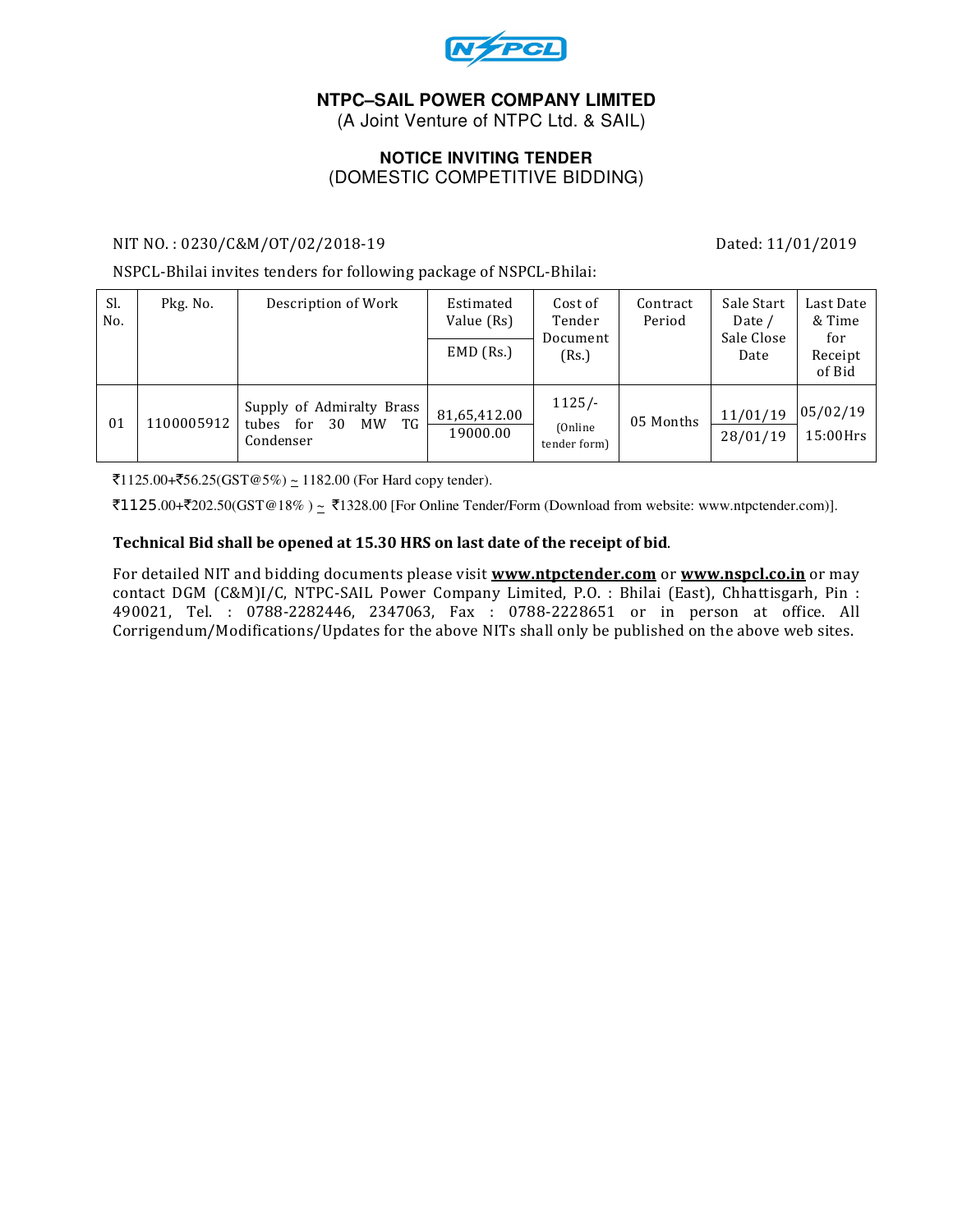# QUALIFYING REQUIREMENT

## Name of Work: "Supply of Admiralty Brass Tubes for 30 MW TG Condenser".

PR No.: 1100005912 dated 06.07.2018 Estimated Cost: 1,07,05,762.87 including GST. Contract/delivery Period: 05 Months.

## Change w.r.t. Draft QR: NIL.

## QUALIFYING REQUIRMENT:

- 1. The average annual turnover of the Bidder in the preceding three financial years as on the date of Techno-commercial bid opening shall not be less than Rs. 214.11 Lakhs.
- 2. The bidder should have experience of successfully completing the similar works within preceding 07 (seven) years reckoned as on the date of techno commercial bid opening, should be either of the following:
	- Three similar completed works costing not less than the amount equal to Rs. 42.82 Lakhs each (inclusive of taxes).

**OR** 

Two similar completed works costing not less than the amount equal to Rs. 53.53 Lakhs each (inclusive of taxes).

**OR** 

• One similar completed works costing not less than the amount equal to Rs. 85.65 Lakhs (inclusive of taxes).

#### Note:

- ♦ Similar works means :- Supply of Admiralty Brass Tubes for steam condenser of power plant having unit size equal to or more than 30MW.
- ♦ Completed works means: The executed/ completed portion of BOQ, even if the work has not been completed in totality (subject to furnishing of documentary proof of executed value of the work).
- ♦ While computing the annual turnover other income shall not be considered.
- ♦ In case where audited results for the last preceding financial year as on the date of Techno-Commercial bid opening are not available, the financial results certified by a practicing Chartered Accountant shall be considered acceptable. In case, Bidder is not able to submit the Certificate from practicing Chartered Accountant certifying its financial parameters, the audited results of three consecutive financial years preceding the last financial year shall be considered for evaluating the financial parameters. Further, a Certificate would be required from the CEO/CFO/Proprietor/Partners as per the format enclosed in the bidding documents stating that the financial results of the Company are under audit as on the date of Techno-Commercial bid opening and the Certificate from the practicing Chartered Accountant certifying the financial parameters is not available.